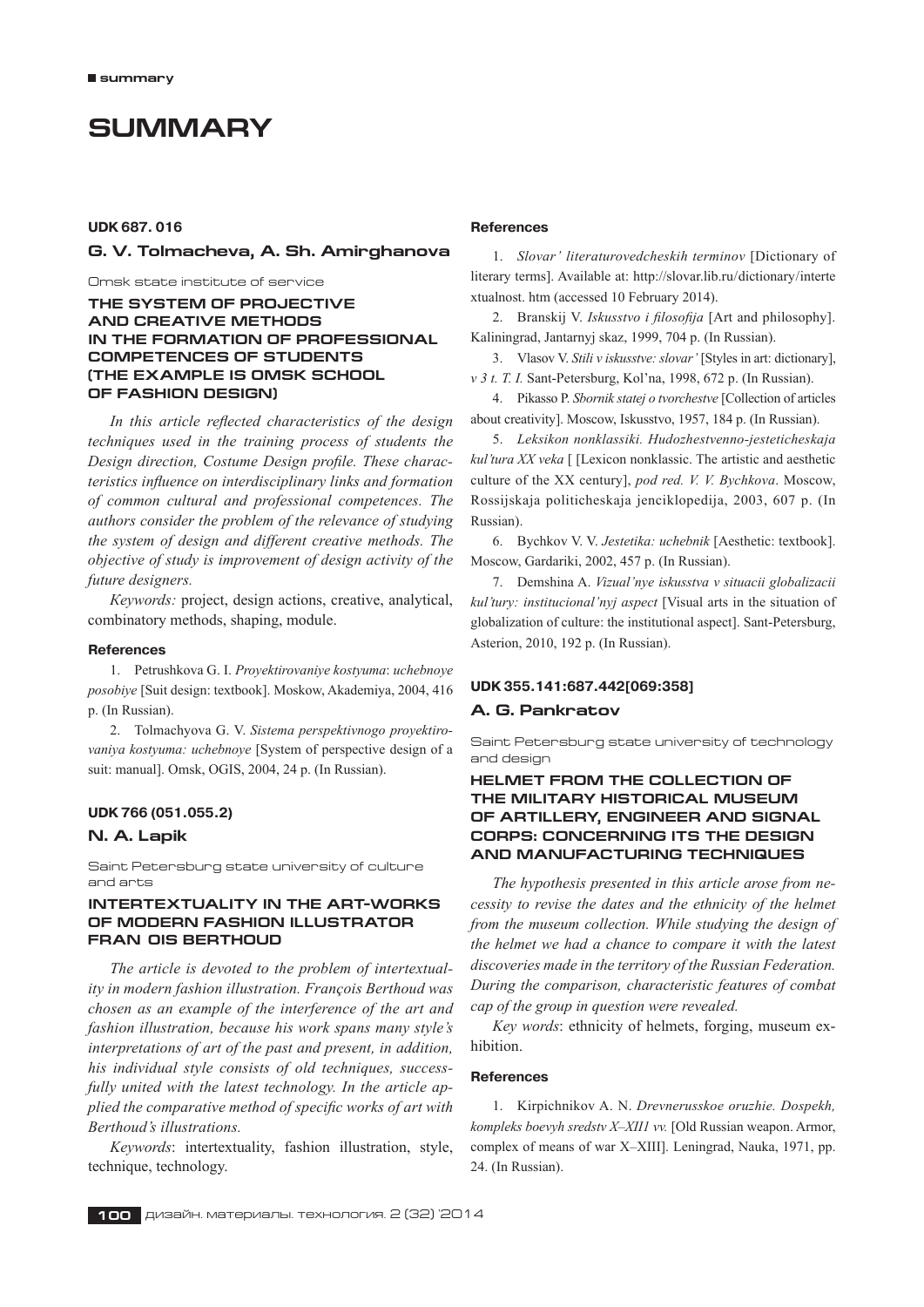#### **UDK 687.01**

# **J. J. Firsova, M. I. Alibekova, G. P. Zarezkaja**

Moscow state university of design and technology

# **Bionic object as a source of systems interaction «silhouettestructure-form» in clothes design**

*Design of new forms gets lot of ideas from nature today, because it presents ideal alliance of rationality and conciseness. Using natural forms in art and design has own traditions, patterns and principles.*

*Keywords*: transformation, clothing, art of modeling.

#### **References**

1. *Modelirovanie v biologii* [Modeling in biology], *per. s angl., pod red. N. A. Bershtejna*. Moskow, 1963, рр. 298–300 (In Russian).

2. *Bibliograficheskij ukazatel' po bionike* [Bibliographic index of the bionics]. Moskow, 1965, рp. 40 (In Russian).

3. Bel'ko T. V. *Bionicheskie principy formoobrazovanija kostjuma: dis. na soisk. uchen. step. kand. tehn. nauk* [Bionic principles of shaping costume], 2006, рр. 342–345 (In Russian).

4. *Zoologija bespozvonochnyh* [Zoology of invertebrates]. T. 1: *Ot prostejshih do molljuskov i arthropod* [From protozoa to mollusks and arthropods], *рod red. V. Vesthajde i R. Rigera*. *Tvorchestvo nauchnyh izdanij KMK,* 2008, рр. 512–516 (In Russian).

#### **UDK 74**

# **N. V. Afanas'eva**

Samara state university of architecture and civil engineering

#### **ELEMENTS OF RUSSIAN STYLE IN MODERN CLOTHES**

*Analysis of styles of clothes. Identification of the main methods of creating the costume. Using elements of styles in the collections of modern designers.*

*Keywords*: database Elements of Russian style, modern clothes, patterns and designs, ethnic style, Russian constructivism, ecological style, retrospective andhistorical styles, targeted advertising.

## **References**

1. Afanaseva N. V., Matveeva D. S. Folk costume Volga as a source of creativity of fashion designers.*Design. Materials. Technology*, 2013, no 1, pp. 108–110. (In Russian).

2. Afanas'eva N. V. Artistic techniques of designing clothes in Russia. Samara, *Izvestija Samarskogo nauchnogo centra RAN,* 2012, vol. 14, no 2 (5), pp. 1316–1318 (In Russian).

3. Afanas'eva N. V., Polynova N. A. Constructivism as a method of designing a costume design.*Vysshee prof. obrazovanie v Samarskoj oblasti: istorija i sovremennost': Materialy region. mezhvuzov. nauch.‑prakt. konf. 6–8 okt. 2011 g.* Samara, 2012, pp. 259–260.

4. Afanas'eva N. V., Sulejmanova A. Sh.Design-designing clothes using techniques of non-waste cutting.*Moda i dizajn: istoricheskij opyt — novye tehnologii.* Saint Petersburg, 2011, pp. 131–135.

5. Afanas'eva N. V. Analysis of imaginative solutions suit in different historical periods (based on the photos, magazine graphics and drawings, designs).*Izvestija Samarskogo nauchnogo centra Rossijskoj akademii nauk*, 2009, Vol. 11, no 4 (30) pp. 1059–1063 (In Russian).

6. Van'kovich S. M. *Kostjum v plenu jeklektiki: arhitekturnostilisticheskie associacii* [Costume captive eclecticism: architectural and stylistic associations]. Saint Petersburg, 2013. 252 р. (In Russian).

## **UDK 692.6:721.012**

#### **M. S. Kukhta, R. I. Solovev**

Tomsk polytechnic university

# **COMPREHANSIVE APPROACH TO DESIGN QUALITY CONTROL**

*In this article is presented the results of research on expert methods in design quality control, based on objective data. Principle of expert evaluation method work and use is considered as important design stage. Variants of design objects visual perception analysis by means of organism's sensory reactions registration and also comprehensive approach to design quality control are proposed.*

*Keywords*: expertology, expert evaluation method, design quality control, visual perception, sensory reactions of organism.

#### **References**

1. Moiseeva A. P., Lankin V. G., Kondrateva I. V. *Sotsialnaya inzheneriya v kontekste transdistsiplinarnosti: monografija* [Social engineering in transdisciplinarity examples: monography]. Tomsk, TPU Publishing, 2012, 240 p. (In Russian).

2. Kukhta M. S. Thing semantic capacity in design. *Proceedings of the Academy of Technical Aesthetics and Design*, 2013, no 1, pp. 31–33 (In Russian).

3. Sidenlikov Yu. V. Expertology — new science discipline.*Automatics and telemachanics*, 2000, no 2, 107 p. (In Russian).

4. Kukhta M. S., Sokolov A. P., Sokur K. S. Art and design solutions and modern technologies of urban design art objects. *Bulletin of the Tomsk Polytechnic University*, 2011, no 6, pp. 177–181 (In Russian).

5. Zakharov A. I., Kukhta M. S. Subject-functional structure morphogenesis features in design.*Bulletin of the Tomsk Polytechnic University*, 2012, vol. 321, no 6, pp. 204–210 (In Russian).

6. Arnheim R. Art and visual perception, *sokr. per. s angl. V. N. Samohina*/ Мoskow, Progress, 1974. 392 p. (In Russian).

#### **UDK 7.02**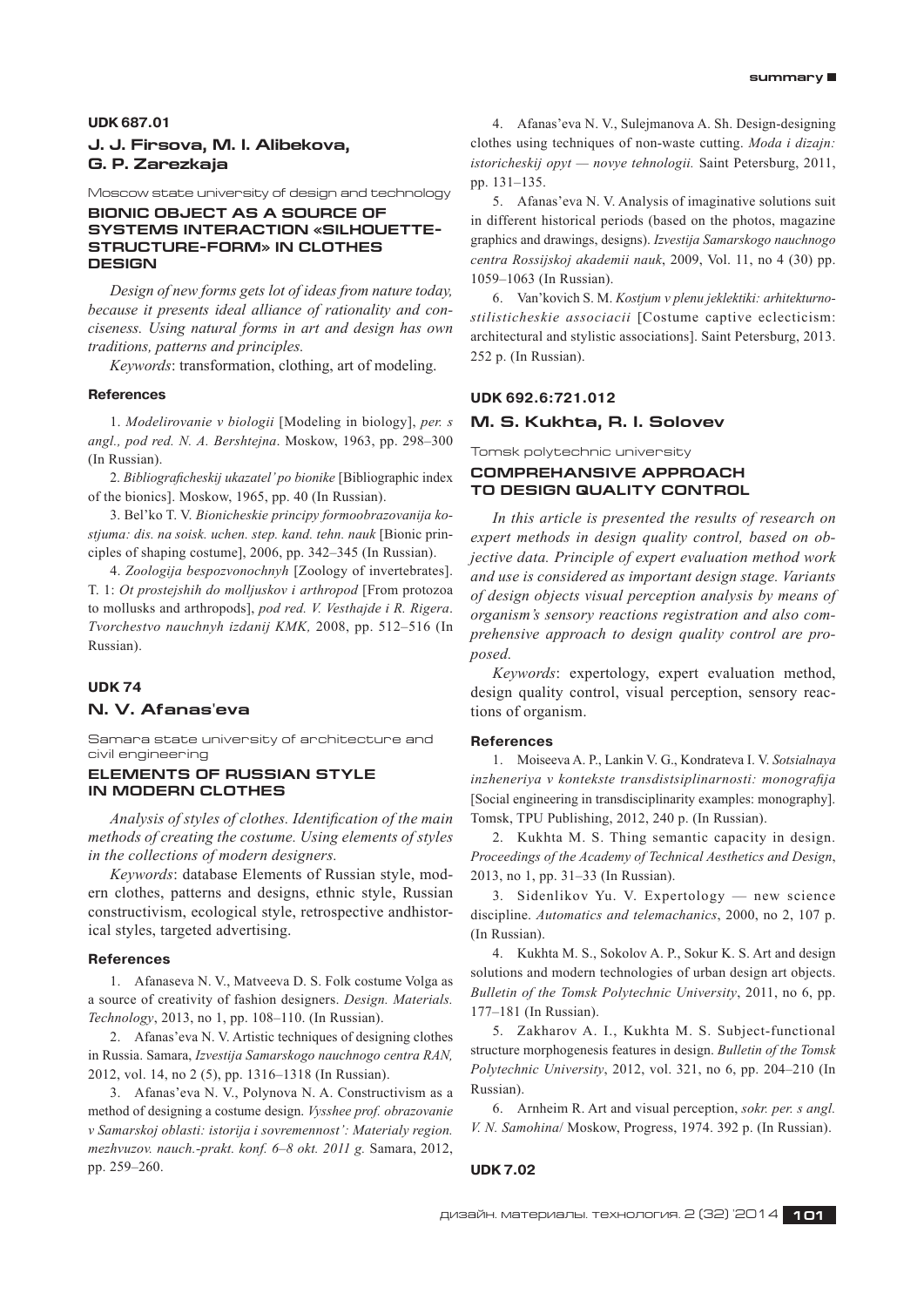# **V. L. Zhukov, E. A. Leonovа**

Saint Petersburg state university of technology and design

## **Design and studies of the composition and technological solutions in the development of the surrealistic tendencies in the subject area of design by the motives of the creation of Salvador Dali**

*Is carried out work on the introduction of the concept of the simulation of the means of the object of design with the study the subject area of the objects of design in the cluster of the artistic styles, been surrealism and dadaizmom.*

*Keywords:* concept, cognitive thinking, means, mivarnost, the design.

## **References**

1. Baksanskij O. E., Kucher E. N. *Kognitivno-sinergeticheskaja paradigma NDP: Ot poznanija k dejstviju* [Cognitive and synergetic paradigm of NDP: From knowledge to action]. 3<sup>th</sup> ed. Moskow, Krasand, 2010, 184 p. (In Russian).

2. Zhukov V. L., Poljakov V. I., Hmyznikova V. A.Research of visual information systems and modules in subject domain of objects of the design presented by a cluster of small architectural plasticity. Design. Materials. Technology, 2013, no 4 (29), pp. 27–33 (In Russian).

3. Tjurin P. T. *Interpretacija vizual'nyh situacij i metod otrazhjonnogo transformirovanija funkcional'nyh form: uchebnoe posobie* [Interpretation of visual situations and method of the reflected transformation of functional forms: manual]. Moskow, Moskovskij psihologo-social'nyj institute, 2009, 312 p., il. (In Russian).

4. Varlamov O. O. Jevoljucionnye bazy dannyh i znanij dlja adaptivnogo sinteza intellektual'nyh sistem. Mivarnoe informacionnoe prostranstvo [Evolutionary databases and knowledge for adaptive synthesis of intellectual systems. Mivarny information space]. Moskow, Radio i svjaz', 2002, 288 p. (In Russian).

5. Gladkov L. A., Kurejchik V. V., Kurejchik V. M.*Geneticheskie algoritmy* [Genetic algorithms].*Pod red. V. M. Kurejchika*.*2‑e izd., isprav. i dop*. Moskow, PHIZMATLIT, 2010, 368 p. (In Russian).

## **UDK 745/749**

## **N. A. Lapik**

Saint Petersburg state university of culture and arts

# **The creativity of modern fashion illustrators in design**

*The article is devoted to activities of modern fashion illustrators in design. The article described the peculiarities of the development of fashion illustration in design; identified technological and other prerequisites for the development of creativity of fashion illustrators in design in the late XX — early XXI centuries; given artistic and stylistic characteristic of the works of leading illustrators, have been working in design; developed guidelines of the study of fashion illustration in design.*

*Keywords*: fashion illustration, design, style, styling.

#### **References**

1. Lavrent'ev Α. Η. *Istorija dizajna: ucheb. posobie* [History of design: a training manual]. Moscow, Gardariki, 2007, 303 p. (In Russian).

2. Blackman C. 100 years of fashion illustration. Laurence King Publishing, 2007, 384 p.

3. Lola G. N. *Dizajn-kod: kul'tura kreativa* [Design code: culture of creativity]. Sant-Petersburg, Jelmor, 2011, 140 p. (In Russian).

4. Borrelli L. Fashion illustration next. Thames&Hudson, 2007, 184 p.

5. Glazychev V. *O dizajne. Ocherki po teorii i praktike dizajna na Zapade* [About design. Essays on the theory and practice of design in the West]. Moscow, Iskusstvo, 1970, 191 p. (In Russian).

6. Gold D. *Psihologija i geografija: Osnovy povedencheskoj geografii* [Psychology and geography: fundamentals of behavioural geography]. Moscow, Progress, 1990, 304 p. (In Russian).

#### **UDK 623.4.012**

# **M. M. Chernykh, G. R. Sadykova, M. E. Dravunov**

Kalashnikov Izhevsk state technical university **SPORT PISTOLS GRIP ERGONOMIC**

*In terms of MP-46M pistol the possibility of sport air pistols grips ergonomics improvement is considered, and comparison with foreign analogues is done.*

*Keywords:* ergonomics, shooting sports, anatomical grip, hand, pistol, grasp.

#### **References**

1. Dragunov M. E., Chernykh M. M., Sadykova G. R. Sport air pistols competitive analysis.*Vestnik IzhGTU imeni M. T. Kalashnikova*, 2013, no. 4 (60), pp. 26–28 (In Russian).

2. *Izhevskij mekhanicheskij zavod*. [MP-46M Standard Air Pistol]. Available at: http://baikalinc.ru/ru/company/55.html (accessed 09 January 2014).

3. Jurev A. A. *Pulevaja sportivnaja strel'ba* [Pistol sport shooting]. Moskow, F&S, 1962, 383 p. (In Russian).

4. Razorjonov V. A. *Rukojatka — sredstvo dlja dostizhenija vysshih rezul'tatov* [Grip is the tool for great results achievement]. Moskow, DOSSAAF SSSR, 1988, 94 p. (In Russian).

5. Brukner Bruno. Faustfeuerwaffen. Technik und Schieblehre. DWS Verlags GmbH, 2003.

## **UDK 7.012:001.891**

## **N. V. Chouprina, I. A. Shvec**

Kyiv National university of technologies and design **NON-LINEAR PRINCIPLES OF**

# **FORMBUILDING OF SUIT AS AN OBJECT OF FASHION INDUSTRY**

*The conception of non-linearity in formbuilding of fashion objects, based on interpretation of methodological principles of deKonstruktivism, bionics and other trends of*

**102** дизайн. материалы. технология. 2 (32) '2014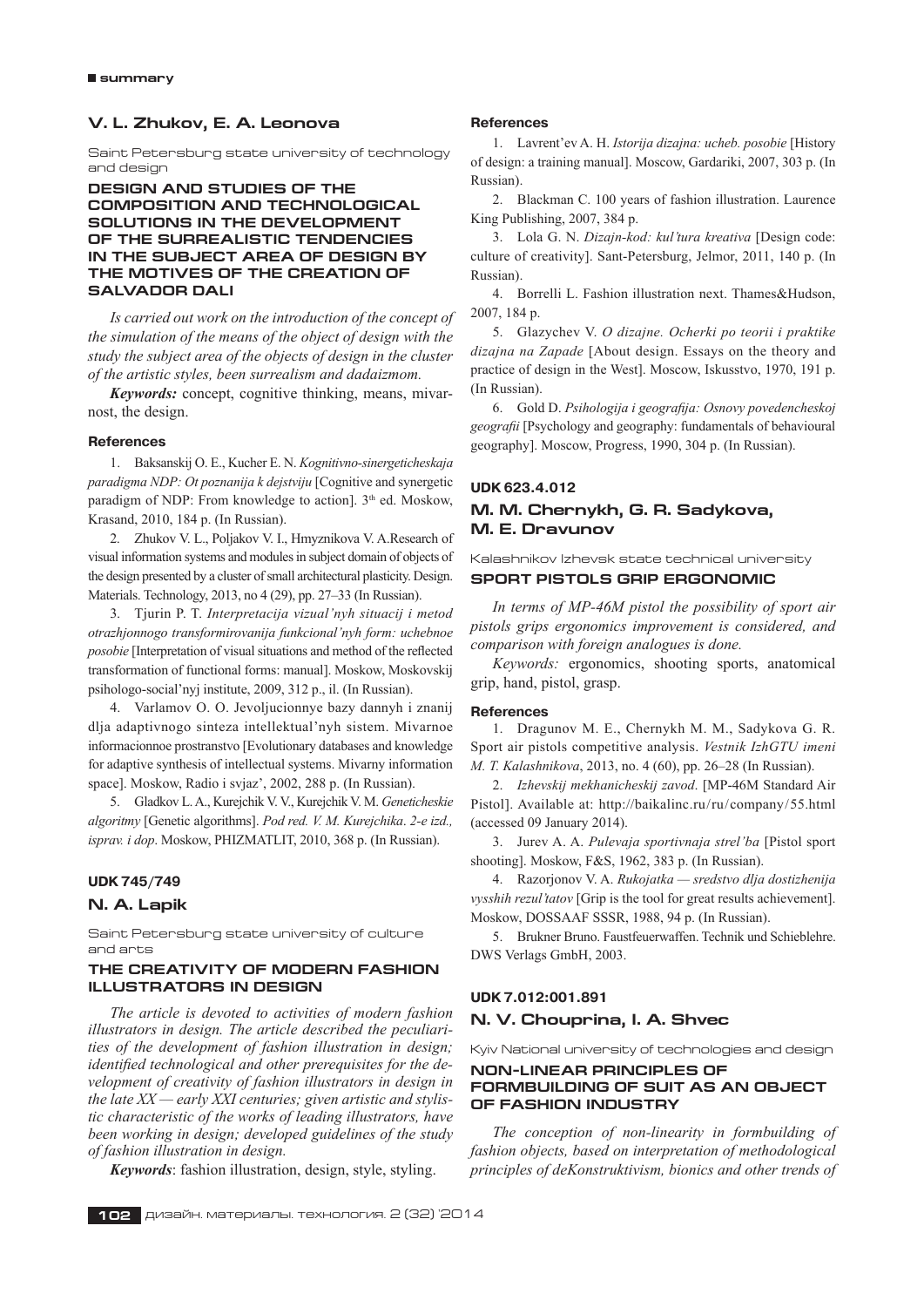*design, is described. It is confirmed, that methodology of non-linear formbuilding can be examined as alternative system of universal principles of development of fashion standards, for their further realization by fashion industry and distribution in modern consumer society.*

*Keywords*: fashion industry, fashion tendencies, fashion standard, non-linearity, transformation, deKonstruktivism, kinetics, fashion product.

#### **References**

1. Haysina R. *Digital'naja arhitektura. Novye metody proektirovanija na rubezhe XX — XXІ vekov* [Digital architecture. New methods of design at the border of  $XX - XXI$  centuries]. Available at: at http:// www.rusnauka.com/13\_EISN\_2012/Stroit elstvo/1\_109982.doc. htm (accessed 13 May 2014).

2. Latour A. *Volshebniki parizhskoj mody* [Wizards of Paris Fashion]. Moskow, Etherna, 2012, 424 p. (In Russian).

3. Kosareva E. *Moda. XX vek. Razvitie modnyh form kostjuma* [Fashion. XX century. The Development of suit forms]. Saint-Petersburg, Petersberg Press Institute, 2006, 468 p. (In Russian).

4. Geil K., Kaur Ya.*Moda i tekstil': rozhdenie novyh tendencij* [Fashion & Textile: new tendencies burning]. Minsk, Grevcov Publisher, 2009, 240 p. (In Russian).

5. Kramarenko K., Babeev K. Principles of Formbuilding in Non-linear Architecture.*Building and Techno Safety*, 2011, iss. 36, pp. 16–23 (In Russian).

6. Khan-Magomedov S.The Question of Specific Formbiulding in Design. Problems of Artistic Expression of Modern Objectiv Enviroment.*Works of VNIITE*. Ser. Technic Aesthetics, Moskow, 1985, iss. 47. pp. 14–26 (In Russian).

7. Blackman K.*100 let mody* [100 Years of Fashion]. Moskow, KoLibri, 2013, 400 p. (In Russian).

## **UDK 677.8**

# **O. Yu. Baskova, T. Yu. Diankova, N. A. Tihomirova, S. Yu. Baskova**

Saint Petersburg state university of technology and design

## **INFLUENCE OF PREPROCESSING ON QUALITY OF COLORISTIC FINISHING OF FABRICS based on HEAT-RESISTANT FIBRES**

*The idea of using technologies of digital computer printing and final finishing, methods of color measurement and dyeing color forecasting fabrics made of polyparaaramid and polyoxadiazole fibers with highest physical-mechanical properties and thermal characteristics. Efficiency of preliminary processing for increase of consumer properties of a textile material is shown*

*Keywords*: poly-para-aramid fibers and polyoxadiazole, high-strength, heat-resistant fabrics, printing.

#### **References**

1. Horst Manfred Kezer. Polyparaphenylene terephthalamide dominant fiber with high performance in various applications. *Reports of the Intern. conf. by chemical fibers «Himvolokno — 2000».* 16–19 May 2000, Tver, 2000, pp. 43–55 (In Russian).

2. Perepelkin K. E., Malan'ina O. B., Pakshver E. A., Makarova R. A. Comparative evaluation of the thermal characteristics of aromatic filaments (polioksazolnyh, polyimide and polyaramid). Khimicheskie volokna, 2004, no. 5, pp. 45–48 (In Russian).

#### **UDK 07.646:93**

## **O. A. Khoroshilova**

Saint Petersburg state university of technology and design

# **The history and development of sport types of clothes in the times of the Russian Empire**

*The article is dedicated to the history and development of the main types of sport costume in Russia in the period of 1850s to 1917. On the basis of the archival materials, memories and diaries the author analyses these types of clothes and traces their connections with the civil fashion of Russia.*

*Keywords*: fashion, Russian Empire, clothes, tennis, swimming, horse riding, active leisure.

#### **References**

1. Fashion.*Modnyj magazine*, 1864, no 20, 315 p. (In Russian).

2. Explanation politipazhey.*Modnyj magazine,* 1867, no 1, pp. 10 (In Russian).

3. Fashion.*Modnyj magazine,* 1862, no 9, pp. 216 (In Russian).

4. *Opisanie politipazhej* [Politipazhey Description].*Modnyj magazine,* 1867, no 13, pp. 211 (In Russian).

5. Costume with outerwear for tourists.*Modnyj magazine,* 1876, no 31, pp. 1 (In Russian).

6. Stieglitz N. Sport in Russia.*Stolica i usad'ba*, 1914, no 2, pp. 18 (In Russian).

7.Practical tips from home sewing.*Modnyj kur'er*, 1907, no 40, pp. 318 (In Russian).

8. Stieglitz N. Sport in Russia.*Stolica i usad'ba*, 1914, no 2, pp. 19 (In Russian).

9. Nabokov V. *Drugie berega* [Other Shores]. Leningrad, Politehkniga, 1991, pp. 42 (In Russian).

10.The elegant bathing suit.*Modnyj svet*, 1912, no 5, pp. 8 (In Russian).

11.About costumes for sports.*Modnyj kur'er*, 1899, no 31, pp. 249 (In Russian).

12.Stieglitz N. Yusupov garden.*Stolica i usad'ba*, 1914, no 6, pp. 27–28 (In Russian).

13.Mejer, Ju. K. *Zapiski poslednego kirasira* [Notes of the last cuirassier].*Rossijskij Arhiv: Istorija Otechestva v svidetel'stvah i dokumentah XVIII–XX vv.* Мoskow, 1995, pp. 577 (In Russian).

14.Cvetaeva A. I. *Vospominanija* [Memoirs]. Moskow, Sov. pisatel', 1974. pp. 272–273 (In Russian).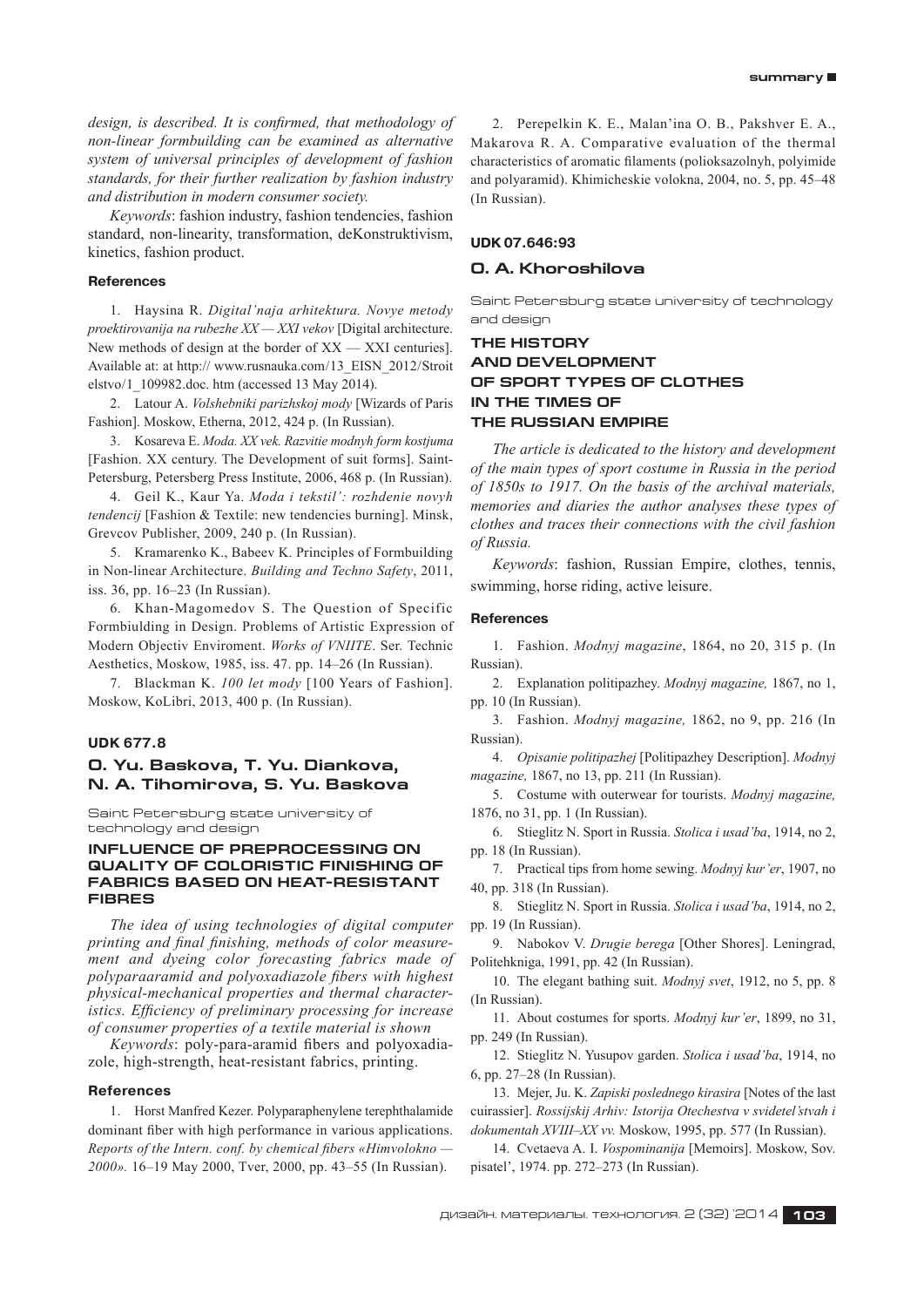## **UDK 74**

# **T. F. Krotova**

Kyiv university named after Borys Grinchenko

## **«The Clothes, Cut by Individual for Individual Individually» or Meeting with Savile Row**

*The article is dedicated to the specific of suit creation art by order for individualspecific «bespok» in the context of formation and English classical style historical development in suit. The resources for investigating the suits modelling techniques are the companies of the famous London street Savile Row: Gieves& Hawkes, Huntsman, Dege & Skinner and Henry Poole & Co.*

*Keywords*: classical style in suit, «bespoke»-sewing, form, cutting.

#### **References**

1. Roetzel B. *Dzhentel'men. Klassicheskaja moda dlja muzhchin* Gentleman [Classic Fashion for men].*pеr. s аngl. Т. Коtеlnikоvоy*. Stige, Societa Torinese/Industrie Grafiche Editorial S. p. A., San Mario, Printed in Italy, 359 p. (In Russian).

2. Коsаrеvа Е. А. *Moda. XX vek. Razvitie modnyh form kostjuma* [Fashion. XX century. Development of fashionable forms of costume] Saint Petersburg, Pеtеrburgskiy institut pechati, 2006, 468 p. (In Russian).

3. Howard S. *Henry Poole. Founders of Savile Row. The Making of a Legend.* Bene Fastum Publishing Ltd, 2003, 159 p.

4. *A History of Gieves & Hawkes.* Available at: http://www. gievesandhawkes.com/blog-post/#58245428255 (accessed 13 May 2014).

5. *Bespoke/Gieves & Hawkes*. Available at: http://pwww. gievesandhawkes.combespoke (accessed 13 May 2014).

6. *Women bespoke at Huntsman*. Available at: https: //www.hhuntsman.com/womens-bespoke/(accessed 13 May 2014).

7. *Military Heritage*. Available at: http://www.dege-skinner. co.uk/military/military-heritage/(accessed 13 May 2014).

8. Narielwalla H., Skinner M. *The Savile Row Cutter. Michel Skinner — Master Tailor in conversation with Hormazd Narielwalla*. London, Bene Fastum Publishing LTD, 240 p.

9. *Our Bespoke Approach*. Available at: http://www.degeskinner.co.uk/bespoke-tailoring/our-bespoke-approach/(accessed 13 May 2014).

10. *Henry Poole & Co*. London, 15 Sawile Row, 2012, 31 p.

#### **UDK 008+687.01**

#### **M. A. Nesterova**

Saint Petersburg state university of cinema and television

## **Thayaht's Tuta: Italian Futurism in Fashion Design**

*The paper explores the influence of Futurism on fashion and the origin of the tuta and. Tuta, a 'universal' one-piece garment was created in 1919, by designer and artist Ernesto Michahelles (Thayaht) who was inspired by the concepts of simplicity, functionality and reproducibility. Tuta was an universal overall that was designed to satisfy demands of population in cheap and functional clothing after the World War.*

*Keywords*: tuta, fashion of the 20s, Italian futurism, overall, Ernesto Thayaht.

#### **References**

1. Lazareva E. A. *Sud'by futurisma v Italii i Rossii vo 2‑y polovine 1920–1930 gg.: avtoref. dis… kand. isk.* [Destinies of futurism in Italy and Russia in the 2nd half of the 1910th — the 1930th years]. Moskow, Gos. Inst. Iskusstvosnaniya, 2011, 34 p. (In Russian).

2. Braun E. Futurist Fashion: Three Manifestoes, *Art Journal*, 1995, vol. 54, no. 1, pp. 35.

3. Schnapp J. T. The Fabric of Modern Times, *Critical Inquir*y. 1997, vol. 24, no. 1, pp. 199.

4. Benzi F. *Balla: futurismo tra arte e moda: opere della Fondazione Biagiotti Cigna*. Cataloghi di mostra. Leonardo arte, 1998, 163 p. (In Italian).

5. Wunder R. P. *Hiram Powers: Vermont Sculptor*, 1805–1873. Vol. 1: Life, and Vol.: *Catalogue of Works The American Art Series*, University of Delaware Press, Newark; Associated University Presses, London and Cranbury, N.‑J., 1989–1991, 269 p.

6. Federico L. F. *Il futurismo e la moda*. Garavaglia: Excelsior 1881, 2009. 262 p. (In Italian).

7. Morini E. *La Tuta. Da Antimoda a Haute Couture*. Prato: Museo del Tessuto, 2007, pp. 24–33. (In Italian).

8. Pratesi M. *Futurismo e Bon Ton, I Fratelli Thayaht e Ram. Gabinetto Disegni e Stampe degli Uffizi*. Florence, Leo S. Olschki Editore, 2005. 119 p. (In Italian).

9. Cerutti C., Sgubin R. *Futurismo, moda, design: la ricostruzione futurista delluniverso quotidiano*. Gorizia: Musei Provinciali di Gorizia, 2009. pp. 236. (In Italian).

10. Grandi S. *Gli anni Venti* // Grandi S., VaccariA. Vestire il Ventennio. Moda e cultura artistica in Italia tra le due guerre, BOLOGNA, Bononia University Press, 2004, pp. 11–124. (In Italian).

11. Uzzani G., Chiarelli C. *Thayaht & Ram: La Tuta*, Modelli Per Tessuti. Livorno, Sillabe, 2003. 111 p. (In Italian).

12. Martin R. *Cubism and Fashion*. N.‑Y., The Metropolitan Museum of Art, 1998. pp. 129.

# **UDK 76.03/.09**

# **M. A. Maksimov**

Saint Petersburg state university of technology and design

## **The Vyg-Leksa Community as the biggest Old Believers' Pomorian script style tradition's book center**

*The article examines the history of creation of book manufactories in the Vyg Old Believers' hermitage. The script school, it's characteristic features, development processes are being examined. Stylistic methods' basics, technologies and artistic properties. The formation of Pomorian artistic style on Vyg as the center of Russian North book art traditions.*

*Keywords*: The Vyg community, Pomorian art style, script school, ornament, manuscript.

#### **References**

1. *Vygovskaia pomorskaia pustyn' i ee znachenie v istorii Rossii: sb. nauchnykh statei i materialov./Sost. A. M. Pashkov* [Vygovskaya Pomeranian deserts and its importance in the history of Russia: Sat scientific articles and materials/Comp. A. M. Pashkov]. Saint Petersburg, Dmitrii Bulanin, 2003, 352 p. (In Russian).

**104** дизайн. материалы. технология. 2 (32) '2014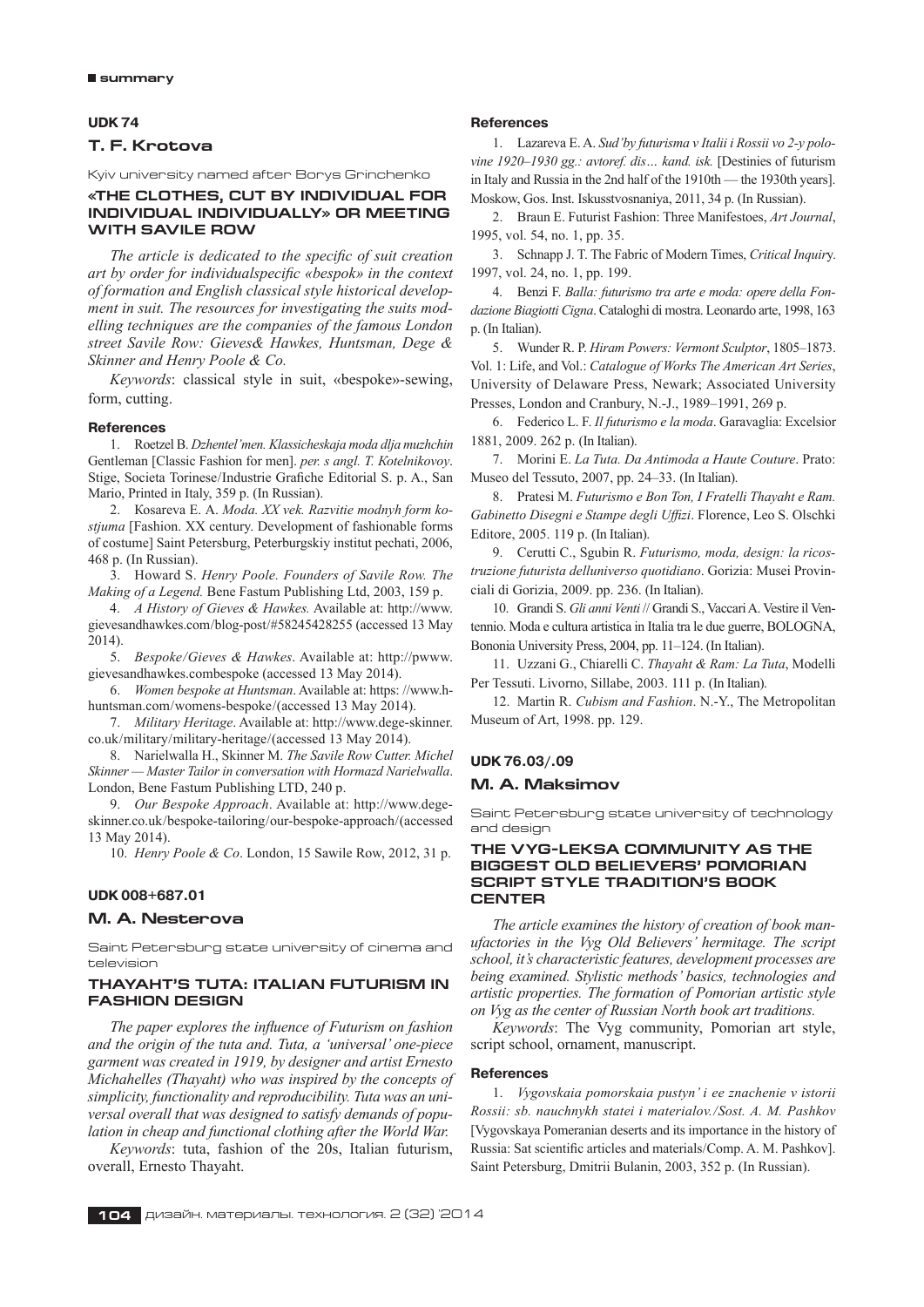2. *Istoriia Vygovskoi staroobriadcheskoi pustyni. Izd. po rukopisi Ivana Filippova* [History of Old Believers Vygovskaya desert. Ed. the manuscript of Ivan Filippov]. Saint Petersburg, D. E. Kozhanchikov, 1864, 480 p. (In Russian).

3. Liubomirov P. G*. Vygovskoe obshchezhitel'stvo.* [Vygovskaya common life] Moscow, Saratov, 1924, 138 p. (In Russian).

4. Ostrovsky D. *Vygovskaia pustyn' i ee znachenie v istorii staroobriadcheskogo raskola* [Vygovskaya deserts and its importance in the history of the Old Believer schism.] Petrozavodsk, 1914, 137 p. (In Russian).

5. Pashkov A. M.Vygovskaya Pomeranian deserts and its culture  .*Staroobriadchestvo: istoriia, kul'tura, sovremennost'.* Moskva, 1996, no. 5, pp. 50–54 (In Russian).

6. Shafranov P. Vygoretskoe Old Believers common life in the late XVIII and in the first half of the XIX century.*Russkoe bogatstvo.* Saint Petersburg, 1893, no. 10, pp. 171–199; no 11, pp. 58–98 (In Russian).

7. Frolova G. I. Icon painters of the Vygovsky Old Believers' desert.*Vygovskaia pomorskaia pustyn'i ee znachenie v istorii Rossii.* Saint Petersburg, 2003, pp. 211–219 (In Russian).

8. Yukhimenko E. M. *Vygovskaia staroobriadcheskaia pustyn': Dukhovnaia zhizn'i literatura.* [Vygovskaya deserts Old Believers: Spiritual life and literature]. Moscow, 2002, vol. I, 544 p. (In Russian).

9. Yukhimenko E. M. *Novye materialy o nachale Vygovskoj pustyni* [New data on early Vygovskaya desert]. Saint Petersburg, TODRL, 1993, Vol. XLVII, pp. 328–337 (In Russian).

10. Druginyn V. G. On the history of peasant art XVIII–XIX centuries Olonetsk province.*Khudozhestvennoe nasledie Vygoretskoi Pomorskoi obiteli.* Saint Petersburg, 1926, Ser. VI. vol. XX, no. 15–17, pp. 1479–1490 (In Russian).

11. Pliguzov A. I. To studying of a twiddle of early manuscripts of Vyga.*Rukopisnaja tradicija XVI–XIX vv. na vostoke Rossii*. Novosibirsk, 1983, pp. 86–101 (In Russian).

12. *Pisanie vygovtsev: Sochineniia pomorskikh staroobriadtsev v Drevlekhranilishche Pushkinskogo Doma. Katalogintsipitarii/Sost. G. V. Markelov* [Scripture vygovtsev: Works in Pomeranian Old Believers Antiques store Pushkin House. Catalogintsipitary/Comp. G. V. Markelov]. Saint Petersburg, Dmitrii Bulanin, 2004, 420 p. (In Russian).

13. Pashkov A. M. Vygovskaya deserts.*Otechestvennaia istoriia: Istoriia Rossii s drevneishikh vremen do 1917 goda*. Encyclopedia, Moscow, 1994, pp. 488–489 (In Russian).

14.*Pevcheskie knigi vygoleksinskogo pis'ma. XVIII-pervaia polovina XIX v./Sost. F. V. Panchenko* [Singing books vygoleksinskogo letters. XVIII–XIX in the first half. /Comp. F. V. Panchenko]. Saint Petersburg, Peterburgskoe vostokovedenie, 2001, 496 p. (In Russian).

## **UDK 791.44.02**

#### **P. A. Afanasyev**

Saint petersburg state university of cinema and television

## **ANALYSIS OF EXISTING STEREOSCOPIC SYSTEMS AND PROSPECTS OF DEVELOPMENT OF 3D-TECHNOLOGY IN CINEMA**

*The article examines the history of the development of stereoscopic cinema, analyze danaglyph, shutter, polarization, and other methods of 3D-technology, as well as autostereoskopicheskie, volumetric and holographic3 D displays.*

*Keywords:* stereoscopic cinema, 3D-technology, threedimensional imageof the stereoscopic, stereo, 3D-displays.

#### **References**

1. Valius N. A. *Stereoskopija* [Stereoscopy]. Moskow, Izdatelstvo Academy of Sciences of the USSR, 1962 (In Russian).

2. *Technologies 3D-3D League.* Available at: http://www.3dliga. ru/3d-aboutus-technology. html. (accessed 12 May 2014).

3. I MAX. *Wikipedia*. Available at: http://ru.wikipedia. org/wiki/IMAX (Accessed 12 May 2014).

4. *Holographic Display — Anaglyph*. Available at: http://anaglif. ucoz.ru/news/innovision\_pokazala\_trekhmernyj\_golograficheskij\_displej\_vesom\_95\_kg/2010-06-23-93 (accessed 12 May 2014).

5. *3D in the modern world — Multimedia Technologies*. Available at: http://www.infox.ru/hi-tech/multimedia/2010/10/14/3D. phtml (accessed 12 May 2014).

6. *3D — World Company*. Ve-group: Available at: http://www. ve-group.ru/products163.html (accessed 12 May 2014)..

7. *3D — 3D Monitors*. Available at: http://www.3dmonitors. ru/index. php? option=com\_content&task=view&id=32&Itemid= 1 (accessed 12 May 2014).

# **UDK 685.3.002.5**

# **I. P. Berdnikova, B. S. Kokorev, K. A. Melikaev**

Moscow state university of technology and management behalf K. G. Razumovsky

## **Device special anatomical Boxes**

*The analysis of the position of the foot in a digital method of measurement of the ankle. A device special anatomical bed with strain gaugeslocated at the top of the reliefsurface, which allows you to set man in anatomically correct position at various angles of heel and toe lift parts and forces the body to define the center of the subject. The possibility of using the device special anatomical bed with digital measurement method ankle. Describes the position of the human body in a digital ankle Measurement using paired lodges. Suggested ways to improve the digital method of measurement of the ankle in CAD/CAM systems. Described further ways of using the results obtained digital data.*

*Keywords:* device special anatomical bed, 3D-scanner, digital measurement, tenzodatchki, digital measurement method ankle.

## **References**

1. Available at: http://www.delcam.com (accessed 10 April 2014).

#### **UDK 535.62**

# **A. Ya. Kazakov, Yu. V. Kuznetsov, F. N. Mogilevsky**

Saint-Petersburg state university of technology and design

**IMAGE COLOR ENCODING WITH THE USE OF PRINCIPAL COMPONENT ANALYSIS**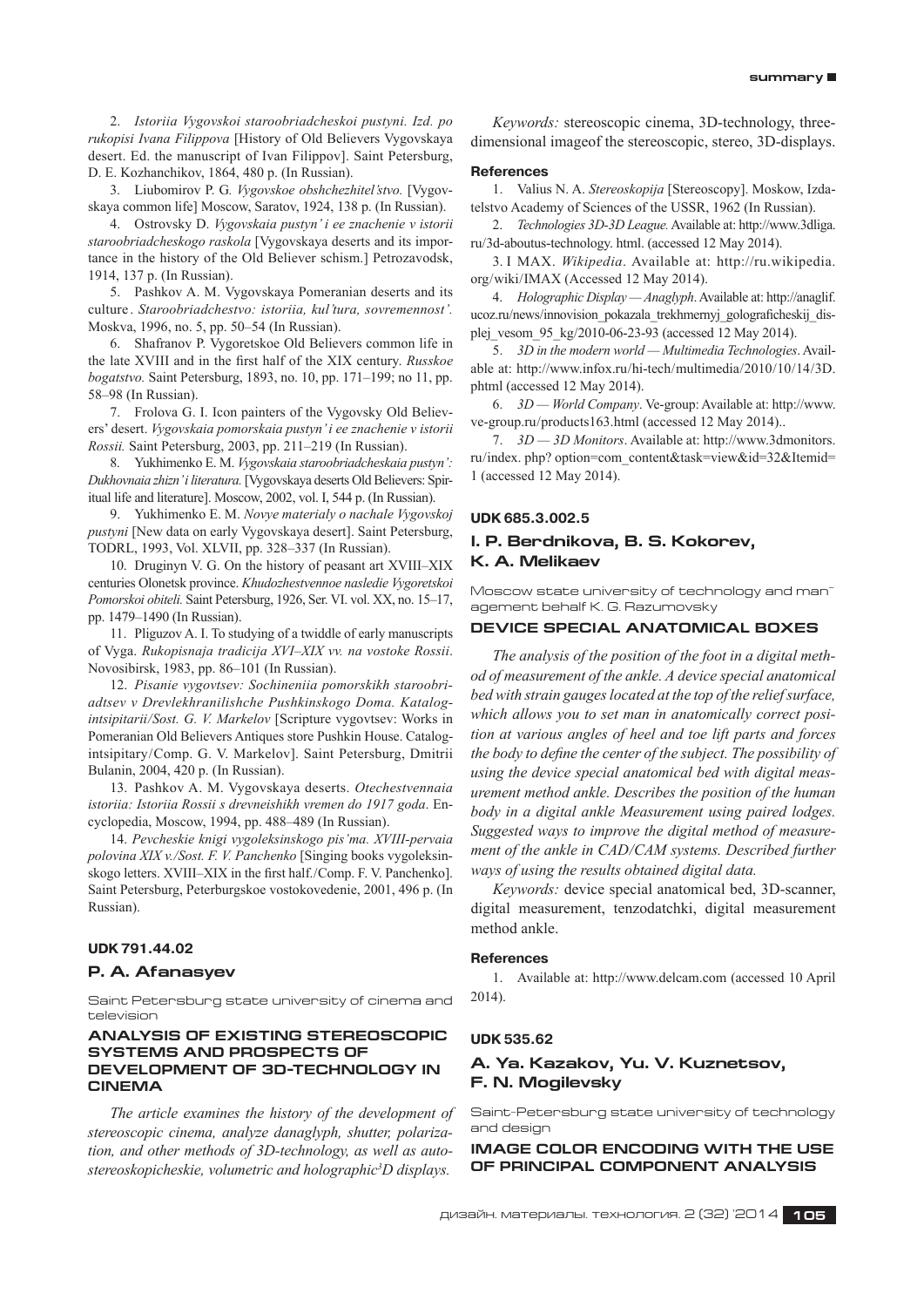*The set of reflectance spectra is approximated with the use of PCA. Measured and reconstructed spectra are compared by ∆E color difference criterion. Principal Components number sufficiency, their calculation and coefficients encoding issues are discussed.*

*Keywords*: reflectance spectrum, colorimetry, principal components, color difference*.*

## **References**

1. Sharma G. *Digital color imaging handbook*. London, N.‑Y., CRCPress, BocaRaton, 2003. 575 p.

2. Jolliffe I. T. *Principal Component Analysis*. N.‑Y., Springer, Springer Series in Statistics, 2002. 489 p.

3. *International Electrotechnical Vocabulary*. Chapter 845: Lightning. CIE, 1987. 379 p.

4. Gonzales R. C., Woods R. E. *Cifrovaja obrabotka izobrazhenij* [Digital Image Processing]. Moscow, Tehnosfera, 2005. 621 p. (In Russian).

5. *GOST R ISO* 12647‑1‑2009*. Tehnologija poligrafii. Kontrol'processa izgotovlenija cifrovyh fajlov, rastrovyh cvetodelenij, probnyh i tirazhnyh ottiskov. Chast' 1. Parametry i metody izmerenija* [State Standard 12647‑1‑2009. Graphic technology. Process control for the production of half-tone colour separations, proof and production prints. Part 1. Parameters and measurement methods]. Moscow, Standartov Publ., 2009. 24 p. (In Russian).

## **UDK 685.3.002.5**

# **I. P. Berdnikova, B. S. Kokorev, K. A. Melikaev**

Moscow state university of technology and management behalf K. G. Razumovsky

# **Digital way of measurement of the ankle**

*The analysis of traditional methods of measurement of the foot. The possibility of using 3D-scanners for the measurement of the ankle. A description of the method of constructing digital pads in modern CAD-systems. Suggests ways to improve the method. Described further ways of using the results, the method of constructing digital Shoe Shine.*

*Keywords*: 3D-scanner, contactless measurement, a method of constructing a digital pad.

#### **References**

1. Fukin V. A. *Teoreticheskie osnovy proektirovanija vnutrennej formy obuvi* [Theoretical bases of designing internal forms obuvi]. Moscow, Economic Education, 2010, 386 p. (In Russian).

2. Kiselev S. Y. *Avtomatizirovannoe proektirovanie i izgotovlenie tehnologicheskoj osnastki dlja proizvodstva obuvi i proteznoortopedicheskih izdelij* [Computer-aided design and manufacturing of industrial equipment for the manufacture of footwear and prosthetic appliances], Moscow, IPC MSUDT, 2003, 128 p. (In Russian).

## **UDK 338.46**

#### **D. E. Levakov**

Saint petersburg state university of cinema and television

# **DEVELOPMENT DIRECTION OF ADMINISTRATIVE DECISIONS SERVICES VIDEO SERVICE ORGANIZATIONS IN THE INSTABILITY OF THE ENVIRONMENT**

*The main methodological approaches to addressing the effective functioning of organizations to provide video services in an uncerta in market.*

*Keywords*: video services, effective management, monitoring market conditions, crisis management, unstable market.

## **References**

1. Semenkina E. N. *Planirovanie na predprijatii v uslovijah rynochnoj jekonomiki* [Planning the enterprise in a market economy]. Moscow, 2010 (In Russian).

2. Vinokourov A. I. *Metodicheskie podhody k formirovaniju strategicheskogo planirovanija v social'no-jekonomicheskih sistemah. Preprint* [Methodological approaches to the formation of strategic planning in the socio-economic systems]. Saint Petersburg, StPSUEF, 2009 (In Russian).

3. Borodushko I. V., Vasiliev E. K. *Strategicheskoe planirovanie i kontrolling* [Strategic planning and controlling]. Saint Petersburg, Peter, 2009 (In Russian).

4. Kuznetsov V. V. *Prinjatie otvetstvennyh reshenij v uslovijah riska i neopredelennosti* [Responsible decision-making under risk and uncertainty]. Saratov, Saratov State Technical University, 2011 (In Russian).

5. Vihansky O. S. *Strategicheskoe upravlenie* [Strategic management]. Moscow, Gardariki, 2008 (In Russian).

# **UDK 338.45 S. A. Leonov**

Saint Petersburg state university of technology and design

## **Production and marketing activity of the sewing enterprises and the factors having impact on it**

*The article deals with the current state of the domestic market of garments, the concept of marketing activity taking into account specifics of the sewing enterprises is added, the factors of the external and internal environment influencing on the production and marketing activity of the sewing enterprise are given. A certain sequence of an assessment of factors of influence from the point of view of use of tools of the mathematical analysis is considered*

*Keywords:* sale, sewing enterprises, production, fashion, factors of the external and internal environment.